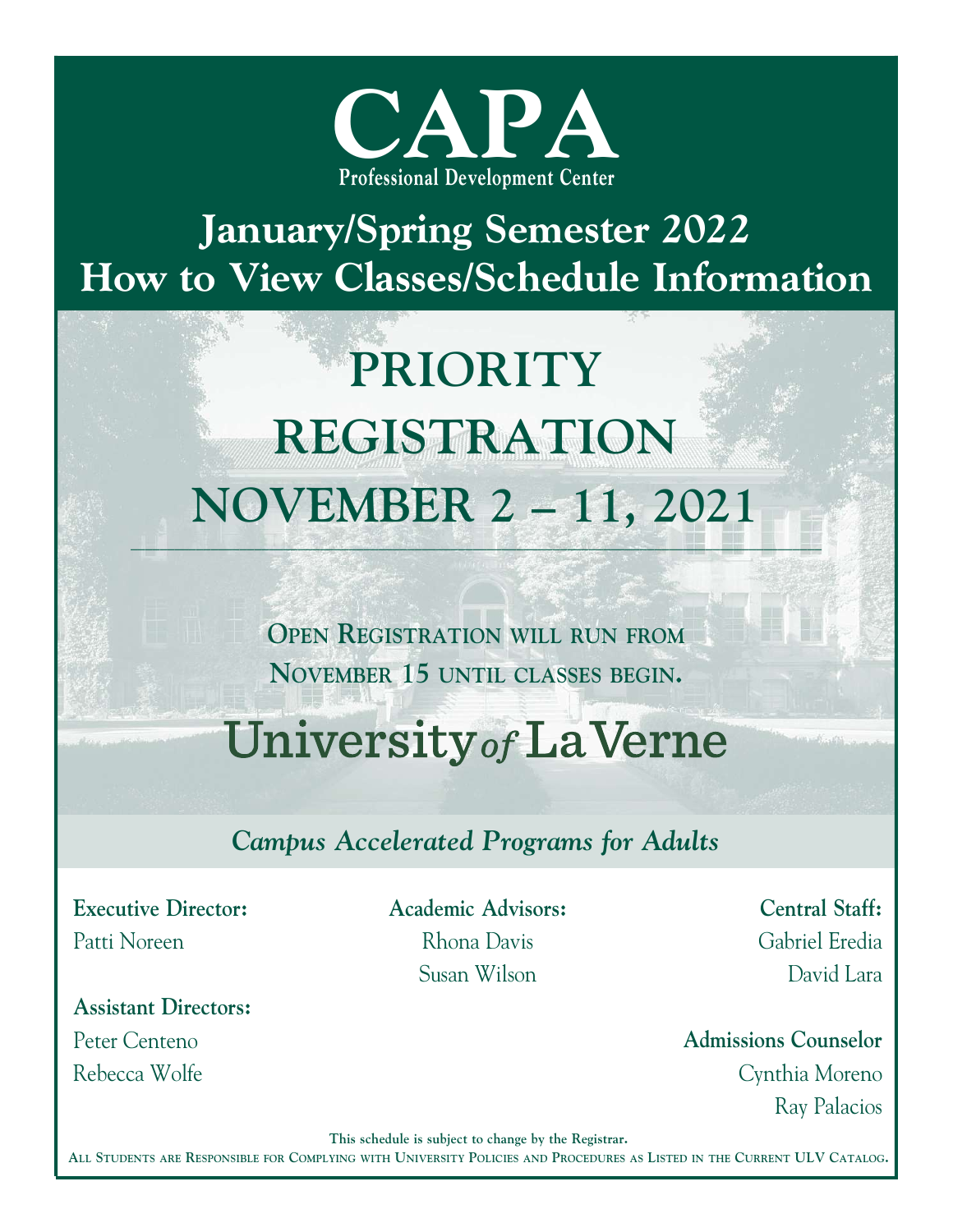#### SESSION I (JANUARY 31 - MARCH 27)

#### ACCELERATED EVENING

|            | <b>CRN</b> Dept.       | No. | <b>Course Title</b>                                                                                                                                                 | <b>Units</b> | <b>Day</b> | <b>Time</b>  | <b>Instructor</b> |
|------------|------------------------|-----|---------------------------------------------------------------------------------------------------------------------------------------------------------------------|--------------|------------|--------------|-------------------|
|            | 1817 BUS               | 360 | Principles of Marketing REMOTE<br>Prereq; ECON 228 and RCS 111 or BUS 346                                                                                           | 4            | W          | 5:30-9:30pm  | Maranto           |
|            | 1818 MGMT 300          |     | Principles of Management REMOTE<br>Prereq: RCS 111 or BUS 346                                                                                                       | 4            | W          | 5:30-9:30pm  | DeLong            |
|            | 1819 MGMT 355          |     | Leadership in Organizations (UVLL) REMOTE<br>Prereq: RCS 111 or BUS 346                                                                                             | 4            | M          | 5:30-9:30pm  | DeLong            |
|            | <b>WEEKEND COLLEGE</b> |     |                                                                                                                                                                     |              |            |              |                   |
| <b>CRN</b> | Dept.                  | No. | <b>Course Title</b>                                                                                                                                                 |              |            | <b>Units</b> | <b>Instructor</b> |
| 1808       | <b>BUS</b>             | 347 | Legal Environment of Business REMOTE<br>Prereq: RCS 111 or BUS 346<br>Meeting Dates: Five Saturdays (9am-12pm): Feb. 5, 12, 26; March 12, 26                        |              |            | 4            | Eagleson, L.      |
| 1820       | <b>LVE</b>             | 305 | Learning through Community Service (UVCS) (LVCS) ONLINE<br>(15 hrs. fieldwork)<br>Theme: Stress Management, Poverty, Community and Social Responsibility            |              |            | 1            | Rodgers           |
| 1811       | <b>MGMT</b>            | 359 | Management of Change and Conflict (UVLL/UVVO) REMOTE<br>Meeting Dates: Five Saturdays (9am-12pm): Feb. 5, 12, 26; March 12, 26                                      |              |            | 4            | Eagleson, M.      |
| 1813       | <b>PADM</b>            | 469 | Management of Change and Conflict (UVLL/UVVO) REMOTE<br>Meeting Dates: Five Saturdays (9am-12pm): Feb. 5, 12, 26; March 12, 26                                      |              |            | 4            | Eagleson, M.      |
| 1814       | <b>PSY</b>             | 400 | History of Psychology REMOTE<br>Prereq: PSY 101, RCS 111 or BUS 346 & Jr. or Sr. Standing<br>Meeting Dates: Five Saturdays (9am-12pm): Feb. 5, 12, 26; March 12, 26 |              |            | 4            | Gonchar           |
| 1815       | <b>SOC</b>             | 315 | Race and Ethnicity (UVLL/UVVO) (ASBH) (LVSS) REMOTE<br>Meeting Dates: Five Saturdays (9am-12pm): Feb. 5, 12, 26; March 12, 26                                       |              |            | 4            | <b>Morales</b>    |

 $HYBRID - B$ lend of online and face-to-face instruction  $-$  must have computer access.

REMOTE: Course delivered remotely. It will have at least one weekly synchronous component on a specific day and time. Course managed through Blackboard, with live sessions using Web Ex or Zoom along with coursework and posted course materials.

. . . . . . . . . . . . . . . . . . .

ONLINE - Course conducted fully online and it is asynchronous. Course managed through Blackboard with pre-recorded coursework and posted course materials.

Blackboard is required for Session I courses. You may access your account at http://bb.laverne.edu/. Professors will "open" their classes one week prior to start date. All students must log in and review both the "syllabus" and "announcement" sections as they contain instructions on how to prepare for the first class session.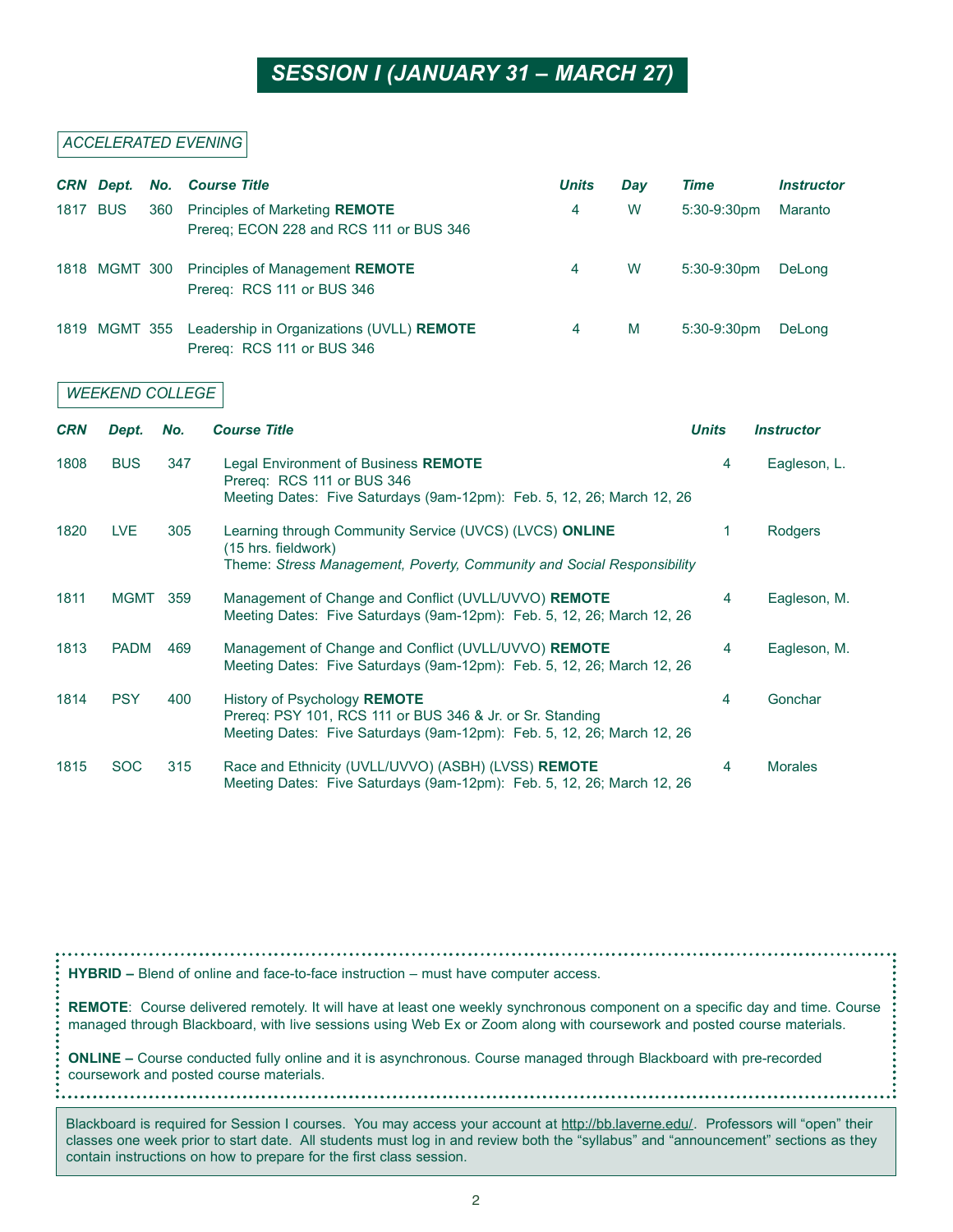### **SESSION 2 (APRIL 4 – MAY 29)**

#### ACCELERATED EVENING

|                                                                                                                                                                                                                                                        | <b>CRN</b> Dept.                                                                                                                  | No. | <b>Course Title</b>                                                                                                                                                                        | <b>Units</b>                                                                             | <b>Day</b> | <b>Time</b>          | <b>Instructor</b>        |
|--------------------------------------------------------------------------------------------------------------------------------------------------------------------------------------------------------------------------------------------------------|-----------------------------------------------------------------------------------------------------------------------------------|-----|--------------------------------------------------------------------------------------------------------------------------------------------------------------------------------------------|------------------------------------------------------------------------------------------|------------|----------------------|--------------------------|
| 1985 BUS                                                                                                                                                                                                                                               |                                                                                                                                   | 274 | Applied Quantitative Analysis REMOTE                                                                                                                                                       | 4                                                                                        | T          | 5:30-9:30pm          | <b>Dierking</b>          |
| 3056 BUS                                                                                                                                                                                                                                               |                                                                                                                                   | 343 | Prereq: RCS 111 or BUS 346                                                                                                                                                                 | W<br>Foundations of Business Ethics (UVLL/UVVO) (AHPR) HYBRID 4<br>5:30-9:30pm<br>Stluka |            |                      |                          |
|                                                                                                                                                                                                                                                        | 1986 MGMT 455                                                                                                                     |     | Managing Human Resources REMOTE<br>Prereq: MGMT 300                                                                                                                                        | 4                                                                                        | M          | 5:30-9:30pm          | DeLong                   |
|                                                                                                                                                                                                                                                        | 1987 MGMT 426                                                                                                                     |     | Training and Development REMOTE<br>Prereq: MGMT 300                                                                                                                                        | 4                                                                                        | W          | 5:30-9:30pm          | DeLong                   |
| 1988 PSY                                                                                                                                                                                                                                               |                                                                                                                                   | 303 | Learning and Behavior Change (UVLL) REMOTE<br>Prereq: PSY 101 & RCS 111 or BUS 346                                                                                                         | 4                                                                                        | Т          | 5:30-9:30pm          | Gonchar                  |
|                                                                                                                                                                                                                                                        | <b>WEEKEND COLLEGE</b>                                                                                                            |     |                                                                                                                                                                                            |                                                                                          |            |                      |                          |
| <b>CRN</b>                                                                                                                                                                                                                                             | Dept.                                                                                                                             | No. | <b>Course Title</b>                                                                                                                                                                        |                                                                                          |            | <b>Units</b>         | <i><b>Instructor</b></i> |
| 1948                                                                                                                                                                                                                                                   | <b>BUS</b>                                                                                                                        | 410 | Management Information Systems (UVLL) (INTD) REMOTE<br>Prereq: RCS 111 or BUS 346<br>Meeting Dates: Five Saturdays (9am-12pm): April 9, 23, 30; May 14, 21                                 |                                                                                          |            | 4                    | Garcia                   |
| 1949                                                                                                                                                                                                                                                   | <b>BUS</b>                                                                                                                        | 493 | Personal Money Management. REMOTE<br>Prereq: RCS 111 or BUS 346<br>Meeting Dates: Five Fridays (6-9pm): April 8, 22, 29; May 13, 20                                                        |                                                                                          |            | $\overline{2}$       | Stevenson                |
| 1957                                                                                                                                                                                                                                                   | <b>BUS</b>                                                                                                                        | 496 | Business Seminar (Sr. Standing) (For Bus Admin/Acctg majors only) HYBRID<br>Prereq: BUS 330, BUS 360 & MGMT 300<br>Meeting Dates: Five Saturdays (8am-4:30pm): April 9, 23, 30; May 14, 28 |                                                                                          |            | 4                    | Maranto                  |
| 1961                                                                                                                                                                                                                                                   | <b>CMPS 410</b>                                                                                                                   |     | Management Information Systems (UVLL) (INTD) REMOTE<br>Prereq: RCS 111 or BUS 346<br>Meeting Dates: Five Saturdays (9am-12pm): April 9, 23, 30; May 14, 21                                 |                                                                                          |            | 4                    | Garcia                   |
| 1977                                                                                                                                                                                                                                                   | <b>LS</b>                                                                                                                         | 340 | <b>Mediation REMOTE</b><br>Prereq: RCS 111 or BUS 346 and LS 304<br>Meeting Dates: Five Saturdays (9am-12pm): April 9, 23, 30; May 14, 21                                                  |                                                                                          |            | 4                    | Eagleson                 |
| 1967                                                                                                                                                                                                                                                   | <b>LVE</b>                                                                                                                        | 305 | Learning through Community Service (UVCS) (LVCS) (15 hrs. fieldwork) ONLINE<br>Theme: Stress Management, Poverty, Community and Social Responsibility                                      |                                                                                          |            | $\blacktriangleleft$ | Rodgers                  |
| 1983                                                                                                                                                                                                                                                   | <b>MGMT 457</b>                                                                                                                   |     | <b>Mediation REMOTE</b><br>Prereq: RCS 111 or BUS 346 and MGMT 300<br>Meeting Dates: Five Saturdays (9am-12pm): April 9, 23, 30; May 14, 21                                                |                                                                                          |            | 4                    | Eagleson                 |
| <b>HYBRID - Blend of online and face-to-face instruction - must have computer access.</b>                                                                                                                                                              |                                                                                                                                   |     |                                                                                                                                                                                            |                                                                                          |            |                      |                          |
| REMOTE: Course delivered remotely. It will have at least one weekly synchronous component on a specific day and time. Course<br>managed through Blackboard, with live sessions using Web Ex or Zoom along with coursework and posted course materials. |                                                                                                                                   |     |                                                                                                                                                                                            |                                                                                          |            |                      |                          |
| ONLINE - Course conducted fully online and it is asynchronous. Course managed through Blackboard with pre-recorded<br>coursework and posted course materials.                                                                                          |                                                                                                                                   |     |                                                                                                                                                                                            |                                                                                          |            |                      |                          |
|                                                                                                                                                                                                                                                        | Blackboard is required for Session 2 courses. You may access your account at http://bb.laverne.edu/. Professors will "open" their |     |                                                                                                                                                                                            |                                                                                          |            |                      |                          |
|                                                                                                                                                                                                                                                        | classes one week prior to start date. All students must log in and review both the "syllabus" and "announcement" sections as they |     |                                                                                                                                                                                            |                                                                                          |            |                      |                          |

contain instructions on how to prepare for the first class session.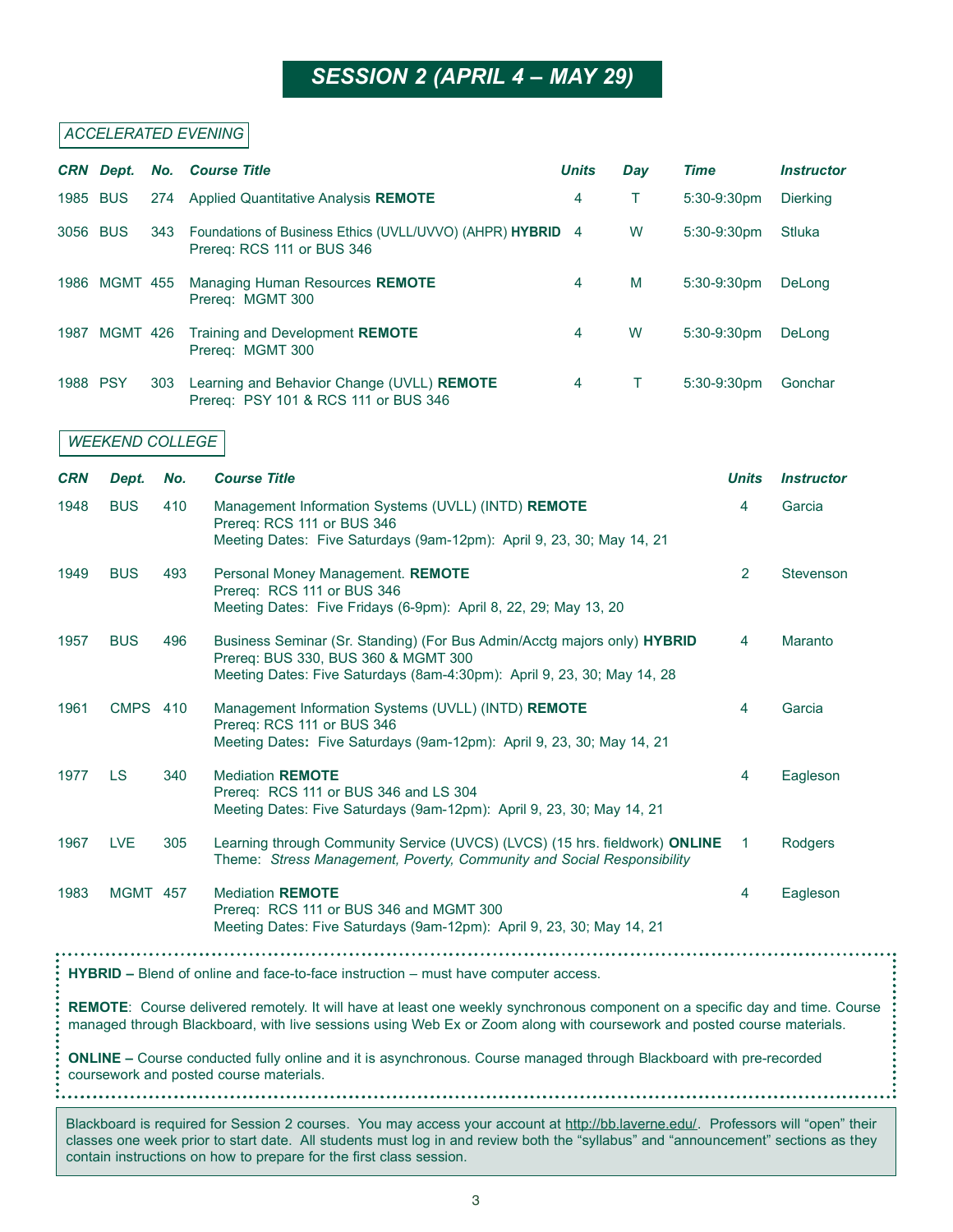#### **TRADITIONAL SCHEDULE (17 weeks)**

CLASSES BEGIN: Week of January 31, 2022 | Spring Semester Ends: May 29, 2022

Students who do not attend the first class meeting may be instructed to drop the class. All changes in student schedules must be processed via MyLaVerne.

#### How to View Courses via Dynamic Schedule: Dynamic Schedule (laverne.edu) CLICK HERE CLICK HERE

- $>$  Search by Term: January/Spring 2022
- $\geq$  Subject: Click on one subject or to highlight and select multiple subjects, use Shift/Alt keys
- $\geq$  Campus: Defaults to "All," or you may select Main Campus, CAPA, ULV Online, or a Regional Campus location
- $\geq$  Course Level: Undergraduate
- $\ge$  Part of Term: Defaults to "All," or you may select January Intersession, Full Semester, Session I, or Session II
- $\geq$  Click on "Class Search" at bottom of page

#### How to Access My Degree Tracker

- 1. Click on the LaVerne Portal Icon at top of our University home page https://laverne.edu/
- 2. Enter user name and password
- 3. Click on MyDegree Tracker under Quick Links

#### Need Help Selecting Classes?

Your assigned advisor should be your first resource if you have questions regarding your degree progress or required courses, or if you would like to discuss available course options. If you would like to meet with a CAPA advisor please contact our office to set up an advising appointment (909-448-4151) or click on advisor link below to access their calendar.

| <b>Peter Centeno</b> | https://rocScheduling.as.me/PCenteno |
|----------------------|--------------------------------------|
| <b>Rhona Davis</b>   | https://rocScheduling.as.me/RDavis   |
| <b>Susan Wilson</b>  | https://rocScheduling.as.me/SWilson  |
| Rebecca Wolfe        | https://rocScheduling.as.me/RWolfe   |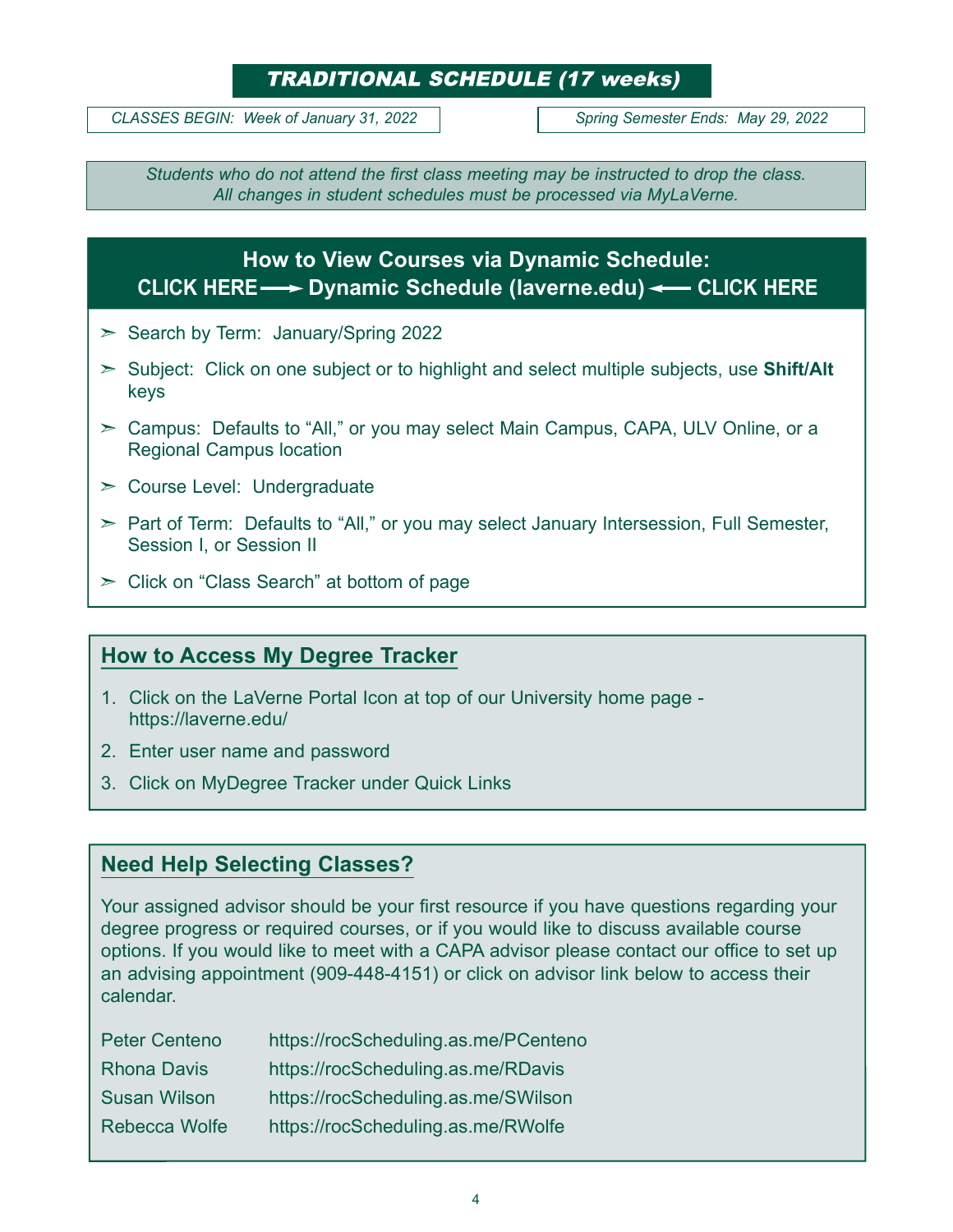#### LVGE FOR THE ADULT LEARNER - Effective Fall 2018

#### Critical Skills

Written Communication A (LVWA) 1 course Written Communication B (LVWB) 1 course<br>Oral Communication (LVOC) 1 course Oral Communication (LVOC) Quantitative Reasoning (LVQR) 1 course

#### Areas of Knowledge

The Natural World - Life Science (LVLS) Physical Science (LVPS) 2 courses Social Sciences (LVSS) 2 courses Humanities/Creative Expression (LVHU) (LVCE) 3 courses

General Education Elective (LVEL) - any course from Critical Skills or Areas of Knowledge or INTD 1 course

The La Verne Experience Community Engagement (LVCS) 1 course

#### REFUND POLICY JANUARY INTERTERM 2022

**Four Week Session:** (Last day to withdraw or make grade option changes - January 10)<br>January 3 – January 6  $100\%$ January  $3 -$  January  $6$ January 7 - January 10 75%

#### **REFUND POLICY - SPRING 2022**

|                           | <b>Traditional Day/Evening:</b> (Last day to withdraw or make grade option changes – April 18) |  |
|---------------------------|------------------------------------------------------------------------------------------------|--|
| January 31 - February 7   | 100%                                                                                           |  |
| February 8 - February 14  | 75%                                                                                            |  |
| February 15 - February 21 | 50%                                                                                            |  |
| February 22 - April 18    | $0\%$                                                                                          |  |
|                           |                                                                                                |  |
|                           |                                                                                                |  |

**Session 1:** (Last day to withdraw or make grade option changes  $-$  March 7)

| 100%  |  |
|-------|--|
| 75%   |  |
| 50%   |  |
| $0\%$ |  |
|       |  |

**Session 2:** (Last day to withdraw or make grade option changes  $-$  May 9)

| 100%  |
|-------|
| 75%   |
| 50%   |
| $0\%$ |
|       |

#### DELINQUENT PAYMENT OF TUITION

ULV reserves the right to refuse a diploma or a transcript to any student or former student who is delinquent in the payment of any promissory note given in payment of any tuition, costs, or fees. Financial holds are placed on transcripts of students with delinquent accounts, and no transcripts or diplomas will be issued for such students until the holds have been removed. Students who have not met their financial obligations at the completion of a semester/term will be withdrawn automatically from all courses in that semester/term and will have financial holds placed on their transcripts. Such students will be reinstated, receive their grades, and see the financial holds removed only when their bills have been paid.

Unpaid balances at the end of each semester shall become interest-bearing at the rate of 10% per annum. Interest shall be charged beginning 30 days from the end of the term that is delinquent. Interest on the outstanding balance shall be computed monthly and shall be added monthly to the amount due.

If it becomes necessary for the University to seek collection help and/or initiate legal proceedings to collect unpaid accounts, an additional 33.33% will be added to the existing balance. The student will also be responsible for all legal fees incurred.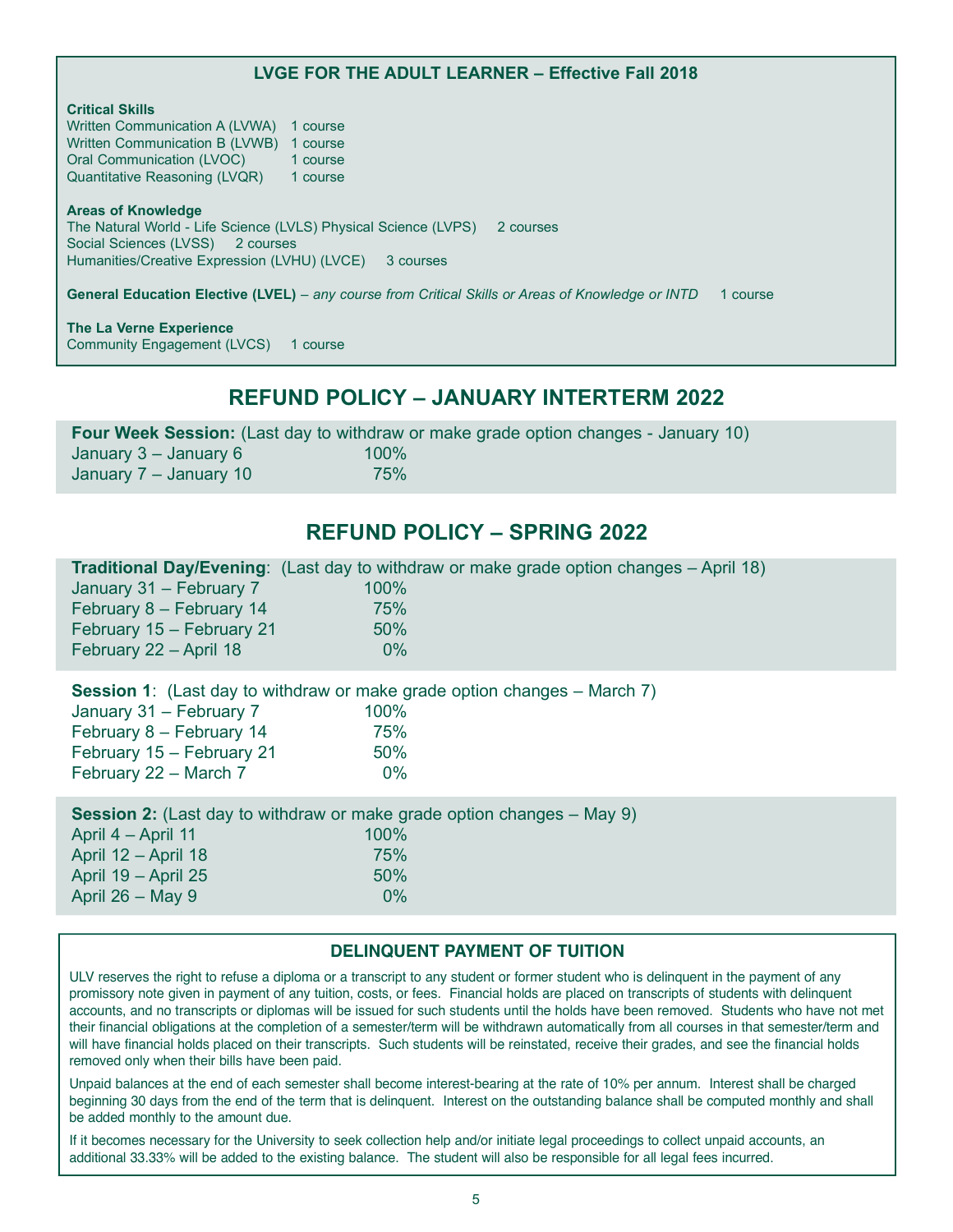#### FINANCIAL AID INFORMATION

After you register for your classes, review your account on MyLaVerne to be certain your aid is sufficient to cover your classes and that you have completed all requirements.

#### To check your Term Balance:

- Log into MyLaVerne
- Student Services/Financial Aid
- Student Records
- Term Balance

#### Financial Aid Requirements:

- Log into MyLaVerne
- Student Services/Financial Aid
- Financial Aid Information Menu
- My Eligibility
- Review each section

#### Pell and Cal Grant recipients:

Your grants were awarded at a "full" time status, which is 12 units per semester in the CAPA program. When the grant pays it will be adjusted according to the number of units you are registered in at the beginning of the semester.

#### If you Drop a class:

If you drop a class, or do not attend a class, your financial aid will be adjusted accordingly. To be eligible for loans you must maintain a minimum of 6 units for the semester.

If you have questions regarding your financial aid, contact the Office of Financial Aid at 800-649- 0160. If you need to make financial arrangements to pay the remaining balance please contact the Office of Student Accounts at 909-448-4060.

| <b>Tuition Refund/Credit Policy</b> |          |                          |       |  |  |
|-------------------------------------|----------|--------------------------|-------|--|--|
| Withdrawal                          |          | <b>Enrollment Period</b> |       |  |  |
| during                              | Semester | Term                     | Other |  |  |
| 1st week<br>of classes              | 100%     | 100%                     | 100%  |  |  |
| 2nd week<br>of classes              | 75%      | 75%                      | 75%   |  |  |
| 3rd week<br>of classes              | 50%      | 50%                      | $0\%$ |  |  |

 Students who receive federal financial aid are subject to a pro-rata return of federal funds through the 60% period of each term or semester as described in the Withdrawal from ULV by Financial Aid Recipients section of ULV catalog. The 60% period is calculated by dividing the number of days enrolled in the term by the total number of days within the term. The amount of funds that must be returned is determined by dividing the number of days in the term or semester that the student was not enrolled by the total number of days in the term or semester. The Financial Aid office will calculate the amount of the refund to the financial aid programs.

 If a student drops classes after the tuition credit period, but before the 60% period of a term, the student will be charged for the entire amount of tuition, but a prorated portion of the financial aid will be returned to the Title IV Program.

 Petitions to the stated policy, for medical reasons or reasons beyond the control of the student, should be in writing and addressed to the Financial Aid Appeals Committee.

Fees are not refundable.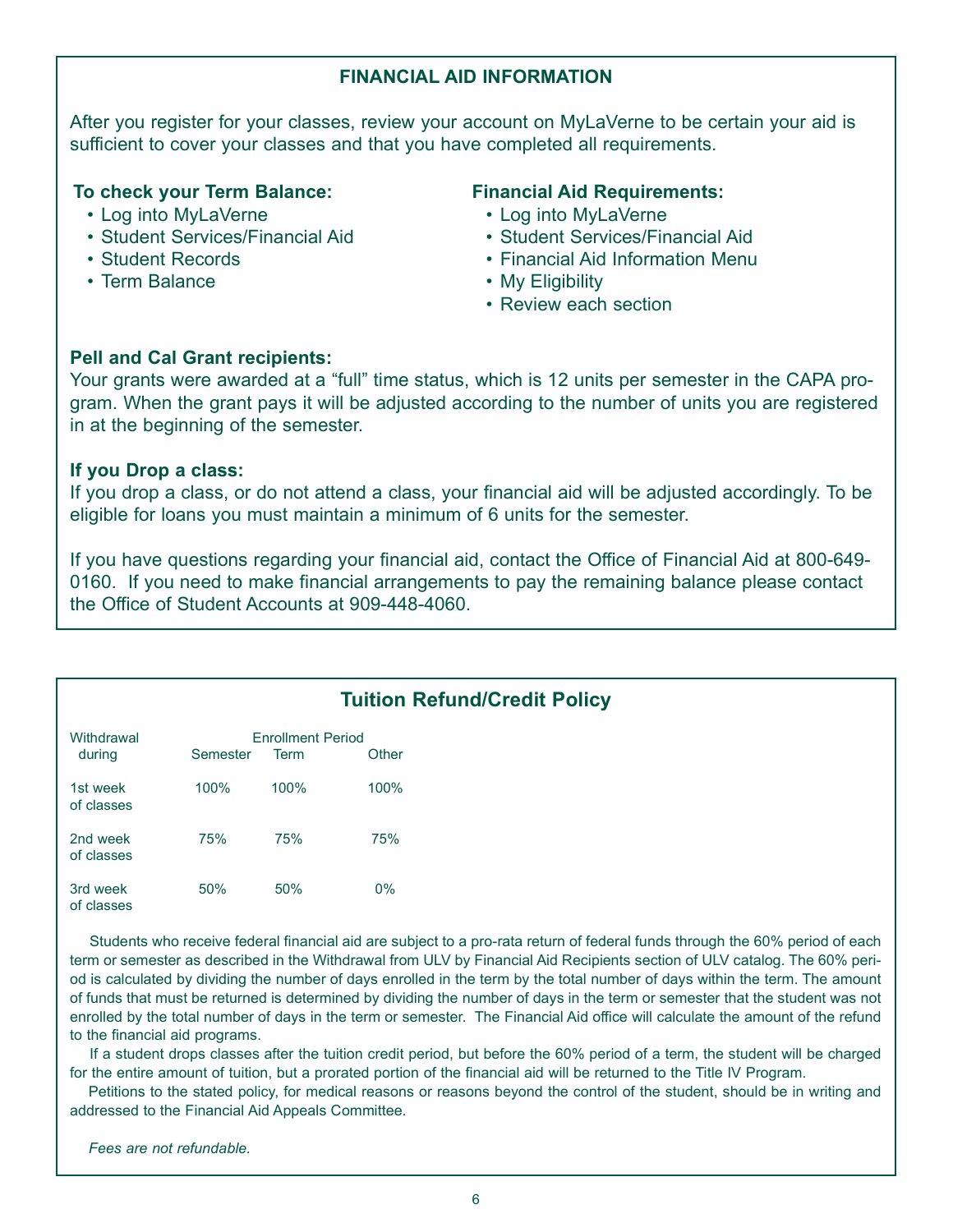# **Student Information**

#### Academic Advising

Plan to meet with your Academic Advisor each semester to review your program of study.

#### Attendance Policy

Regular and prompt attendance at all classes is required. The instructor may assign extra work, require special examinations or refuse to grant credit for a course if the number of absences is excessive. Students should ascertain the exact policy of each faculty member at the beginning of each course.

#### Course Overloads

Students may enroll in a maximum of 18 units per semester throughout the University system. Students requesting to enroll in additional coursework must submit a "request for course overload" form to the Director of CAPA and receive approval prior to registration.

#### Classroom Facilities

Classrooms should be left clean and in good order at the end of each class session.

#### Wilson Library

The library delivers services to students off-campus through a toll free number at (800) 866-4858. Students may request subject searches of databases containing books, articles or newspapers. After receiving a search, students can request articles photocopied from periodicals owned by the Library. Databases will list holdings or students may use a list sent with searches. Books are checked out by mail for a month. The card catalog (LEOPAC) of Wilson Library is available through the Internet: library.laverne.edu/

#### **Graduation**

Undergraduate students should submit their Application for Graduation form to the CAPA Office two semesters prior to anticipated completion date. This application provides the Registrar with information needed to prepare the diploma and to include the student's name on the list of graduates. A graduation fee (\$140) is required of all students whether or not they participate in the graduation ceremony, and covers the cost of the entire process of completing the degree program. students may use a list sent with searches. Books are checked out second sentester of Written Engilstrom in the competited with the contact the University of the contact the contact the contact the contact the contact the

#### Departmental Honors

Departmental Honors are granted to undergraduate students who demonstrate a high level of achievement in their majors. Minimum requirements include an overall 3.0 GPA (some departments may require a higher GPA), and at least a 3.6 in their major and a highquality senior project or portfolio of papers. To apply for Departmental

#### Honors at Graduation

A Bachelor's degree student must have at least 84 semester units of letter grades to qualify for honors. The student who completes 44 semester units or more at La Verne, and who earns a minimum GPA of 3.6 in courses taken at the University and a minimum GPA of 3.6 in all course work applicable toward the Bachelor's Degree, will be considered for the Honor of Cum Laude. Magna Cum Laude requires 3.75 GPA and Summa Cum Laude requires 3.85 GPA with 60 semester units at La Verne.

#### Academic Success Center

The ASC, located in the Abraham Campus Center, provides assistance to students in enhancing basic competencies and developing learning strategies and skills. This is a great service for students who may need some assistance with math and writing skills. Tutoring service is free and tutors are available in most subject areas. All appointments for tutors need to be made at least 24 hours in advance by calling (909) 448-4342. Stop by and see what is available or visit them on the web at: http://laverne.edu/asc

#### Bookstore (909) 593-8962

Hours of Operation:

Monday through Friday  $\cdot$  9:00 a.m.  $-$  5:00 p.m.

On-Line textbook orders: laverne.edu/bookstore/

If ordering on-line, please place order at least 2 weeks prior to the start of class.

https://www.bkstr.com/lavernestore/home

#### English Language Skills

All undergraduate students admitted to La Verne must complete their first semester Written English requirement within the first 12 units of course work. Not completing this requirement will result in student being placed on academic hold. It is strongly recommended that the second semester of Written English be completed within the first year. English Composition I may be completed in the following ways: RCS 110 or Placement Exam (\$50) ext. 4342 or an approved community college course.

#### DANTES Exams

The DANTES program is a nationally recognized testing program in which students are granted credit for satisfactory performance on standardized tests offered in many subject areas. Please contact a CAPA advisor to discuss which exams are most appropriate for you. Students must contact CAPA and reserve up to two exams 2 weeks prior to test date. For additional info visit the DSST website at http://www.getcollegecredit.com

#### Commencement Information

A candidate qualifies to participate in the spring ceremony upon successful completion of all degree and program requirements during the preceding summer or fall term, or when he or she has enrolled in all final courses during the current spring term. For frequently asked questions -

http://www.laverne.edu/commencement/faq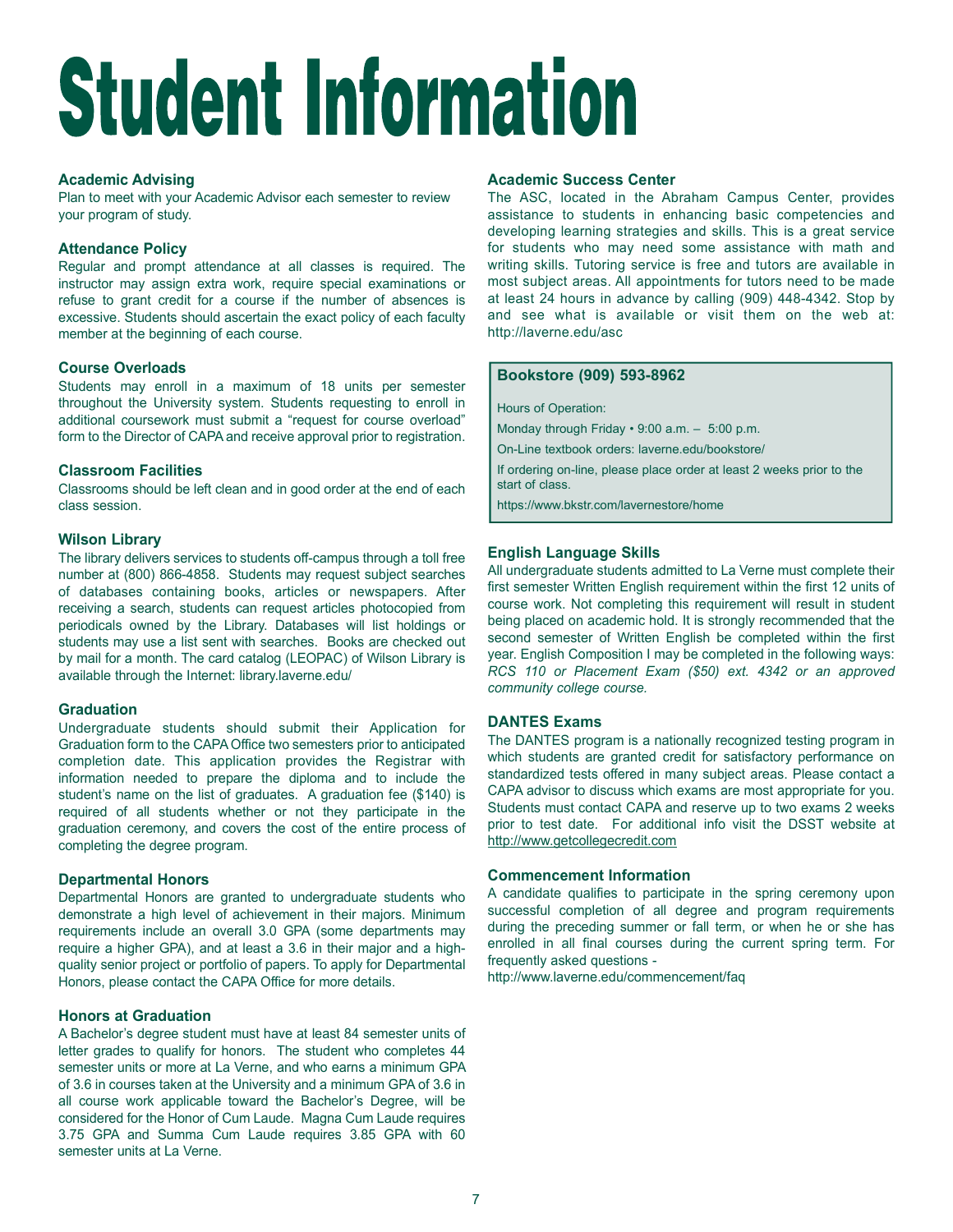#### Tuition and Payment Options

Tuition for Spring 2022 will be \$685 per semester unit. There is a \$30 academic service fee per course each semester.

| Legal Studies students must pay a one-time \$25 Student Association Fee |                |                        |  |  |
|-------------------------------------------------------------------------|----------------|------------------------|--|--|
| 4 units \$2770                                                          | 8 units \$5540 | <b>12 units \$8310</b> |  |  |

In order to complete your spring registration, you will need to make your financial arrangements. Financial arrangements include payment in full or enrolling in the university payment plan. All direct bill students (payment in full by employer – up front) must make their financial arrangements directly in Student Accounts. If financial arrangements are not made by the last day to enroll, you may be subject to a late fee or finance charges for any outstanding balance. The cost to enroll is a nonrefundable fee of \$75.00 per semester. If you have any further questions, please contact the Office of Student Accounts by email at stuaccts@laverne.edu or call (909) 448-4060.

- 1. Payment in Full: Tuition may be paid in full at the time of registration.
- 2. Deferred Payments: If you wish to defer payments, refer to the table across and make your financial arrangements.
- 3. Financial Aid: If you have applied for Financial Aid and do not know whether you have been given a loan or a grant, it will be necessary for you to contact the Financial Aid Office at (800) 649-0160.

| <b>PAYMENT PLAN</b>              |                             |                           |                          |  |  |  |
|----------------------------------|-----------------------------|---------------------------|--------------------------|--|--|--|
| <b>Last Day to Enroll</b>        | Down pament                 | <b>Number of payments</b> | <b>Months of payment</b> |  |  |  |
| 12/23/21                         | 17%                         | 6                         | $Dec - Max$              |  |  |  |
| 1/23/22                          | 20%                         | 5                         | $Jan - May$              |  |  |  |
| 2/23/22                          | 25%                         | 4                         | $Feb - May$              |  |  |  |
| 3/23/22                          | 33%                         | 3                         | $Mar - May$              |  |  |  |
| 4/23/22                          | 50%                         | 2                         | $Apr - May$              |  |  |  |
| COMPANY REIMBURSED STUDENTS ONLY |                             |                           |                          |  |  |  |
| <b>Last Day to Enroll</b>        | <b>Required down pament</b> | <b>Number of payments</b> | <b>Month of payments</b> |  |  |  |
| 1/3/22                           | 25%                         |                           | July 13, 2022            |  |  |  |
|                                  |                             |                           |                          |  |  |  |

#### Important Dates:

| January 3-30             | January Interterm                                                                             |
|--------------------------|-----------------------------------------------------------------------------------------------|
| <b>January 3</b>         | Last day to register or make program changes without a late fee (J-term)                      |
| <b>January 10</b>        | Last day to withdraw or change grade option to CRD/NCR. (J-term)                              |
| <b>January 17</b>        | Martin Luther King, Jr. - academic holiday                                                    |
| <b>February 7</b>        | Full Semester (17 weeks) - Last day to register or make program changes<br>without a late fee |
| <b>February 7</b>        | Session 1 - Last day to register or program changes without late fee.                         |
| <b>February 21</b>       | President's Day - academic holiday                                                            |
| March 7                  | Session 1 - Last day to withdraw or change grade option to CRD/NCR.                           |
| March 28 - April 3       | <b>Spring Break</b>                                                                           |
| <b>April 15</b>          | Good Friday - academic holiday                                                                |
| <b>April 18</b>          | Full Semester (17 weeks) – Last day to withdraw or change grade option to<br>CRD/NCR.         |
| <b>April 11</b>          | Session 2 – Last day to register or make program changes without late fee.                    |
| May 9                    | Session 2 – Last day to withdraw or change grade option to CRD/NCR.                           |
| <b>May 29</b>            | Full Semester (17 weeks) Ends                                                                 |
| <b>December 19, 2022</b> | Last day to apply for Spring 2023 Commencement                                                |

**Drop Policy:** If, after registering for a course, the student decides not to continue with the course, the student must officially drop the course. If the class is cancelled, the student must officially drop the class via MyLaVerne.